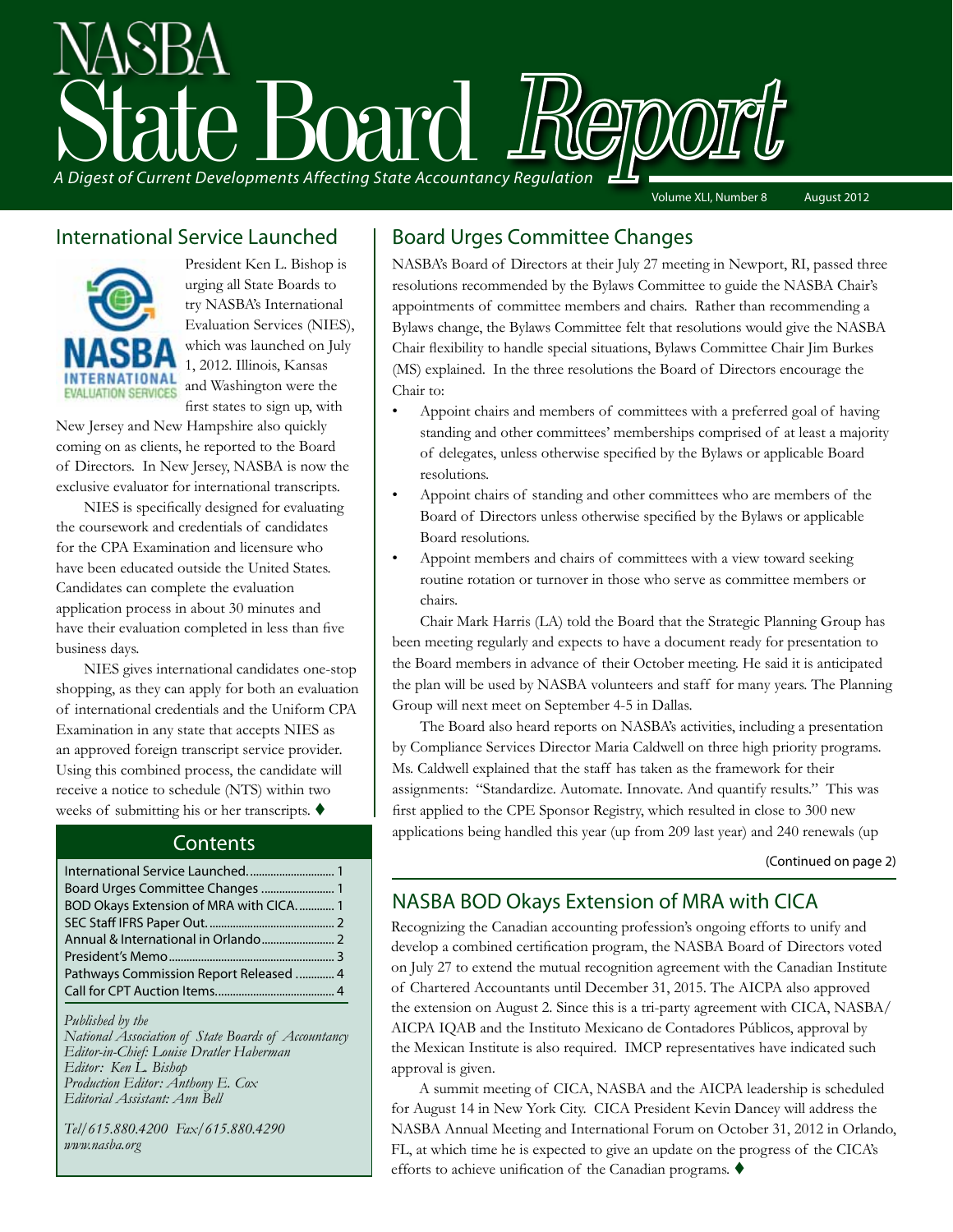### SEC Staff IFRS Paper Out

The Final Staff Report on "Work Plan for the Consideration of Incorporating International Financial Reporting Standards into the Financial Reporting System for U.S. Issuers" from the Office of the Chief Accountant of the U.S. Securities and Exchange Commission was released on July 13, 2012 and it does not contain a recommendation to the SEC on whether to incorporate IFRS in U.S. reporting standards. What the paper does do is summarize what the staff learned in the areas covered by their Work Plan (published in February 2010) regarding the potential impact of any incorporation of IFRS into the financial report system for U.S. issuers.

Among the Staff 's findings highlighted in the paper were:

- There are areas of standards that continue to be underdeveloped in IFRS, such as the accounting for extractive industries, insurance and rate-regulated industries.
- The IFRS Interpretations Committee should do more to address issues on a timely basis.
- To develop accounting standards that could be incorporated in multiple jurisdictions, the IASB should consider greater reliance on national standard setters. "The national standard

from 204 last year). Similarly, the Accountancy Licensee Database has grown to cover 36 jurisdictions this year with eight in the implementation pipeline and only four jurisdictions not being committed to becoming part of the ALD. Committee Changes (Continued from page 1)

Lessons learned from the Registry project were applied to CPEVerify, which was launched in October 2011 and now has 31 Boards participating, 14 implementing this year and only 10 not committed, Ms. Caldwell reported. The plan is to get all 55 jurisdictions on board, she told the NASBA Board.

CPE Audit Service is the next project to be tackled by the Compliance Services group, Ms. Caldwell said. NASBA has the on-line application technology, the ALD data feeds and those can be put together with the CPE Tracking rules engine, she explained. NASBA does have the capability to show compliance for the entire population, Ms. Caldwell stated. The Internal Revenue Service currently has its CPE reported electronically, she pointed out.

Suggestions for enhancing NASBA's meetings were presented by the Communications Committee's Subcommittee chaired by Donny Burkett (SC). Some of the suggestions had been incorporated into the June 2012 Regional Meetings, including the discussion of table topics during the first day's luncheon and the presentation of the "FISH" motivational philosophy by NASBA's Senior Vice President and COO Michael Bryant.

A best practices guide for continuing professional education program sponsors is set to be launched early in August on the CPE Web site, announced CPE Committee Chair Telford Lodden (IA). The revised CPE program standards went into effect on July 1, 2012. The National Registry Summit will be held September 23-24, 2012 in Nashville, with Elliott Massey and Tim Moore as featured speakers. The CPE Committee is planning to hold these

setters could assist with individual projects for which they have expertise, perform outreach for individual projects to the national standard setter's home country investors, identify areas in which there is a need to narrow diversity in practice or issue interpretive guidance, and assist with post-implementation reviews."

- As IFRS is being incorporated into the standards of an increasing number of countries and being applied in different ways, more emphasis needs to be placed on regulators working cooperatively if IFRS is incorporated into the financial reporting system for U.S. issuers.
- "As it relates to considering the needs of U.S. investors and U.S. capital markets, the Staff believes that it may be necessary to put in place mechanisms specifically to consider and to protect the U.S. capital markets – for example, maintain an active FASB to endorse IFRS."
- The SEC staff's most significant concern about the funding mechanism for the IFRS foundation "is the continued reliance on the large public accounting firms to provide funds to the IASB." (Continued on page 4)

conferences annually, rotating the location to have one year's forum in Nashville and the next year's in another major city.

State Board executive directors received the Enforcement Resource Committee's guide in June, reported Committee Chair Harry Parsons (NV). He also announced subject matter experts and executive directors are working with the Enforcement Committee's members on the investigator resource project, which they hope to have completed by the Annual Meeting in October.

The next session of NASBA U, a program to acquaint State Board staff with the resources NASBA offers to State Boards, is scheduled for September 13-14 in Nashville, Executive Directors Committee Chair Pamela Ives Hill (MO) announced. Planning is underway for the 2013 Executive Directors Conference, to be held in Tucson, AZ, March 3-6.

Executive Vice President and COO Colleen Conrad told the Board that the volume of test takers at non-U.S. CPA Examination test sites continues to increase. No security problems have been reported at the international test sites. Additional sites are being considered, she reported.  $\blacklozenge$ 

### Annual and International in Orlando

Come join State Board members, leaders of the global accounting profession and Mickey Mouse (unconfirmed) at NASBA's 105th Annual Meeting in Disney World, Orlando, Florida, October 28-31, 2012. This year we once more are bringing together the Annual Meeting and the International Forum, October 31-November 1, as we did in Boston in 2008. The program will combine the final morning of the Annual Meeting with the first morning of the International Forum. For details about the conferences, including registration forms, please visit www.nasba.org.  $\blacklozenge$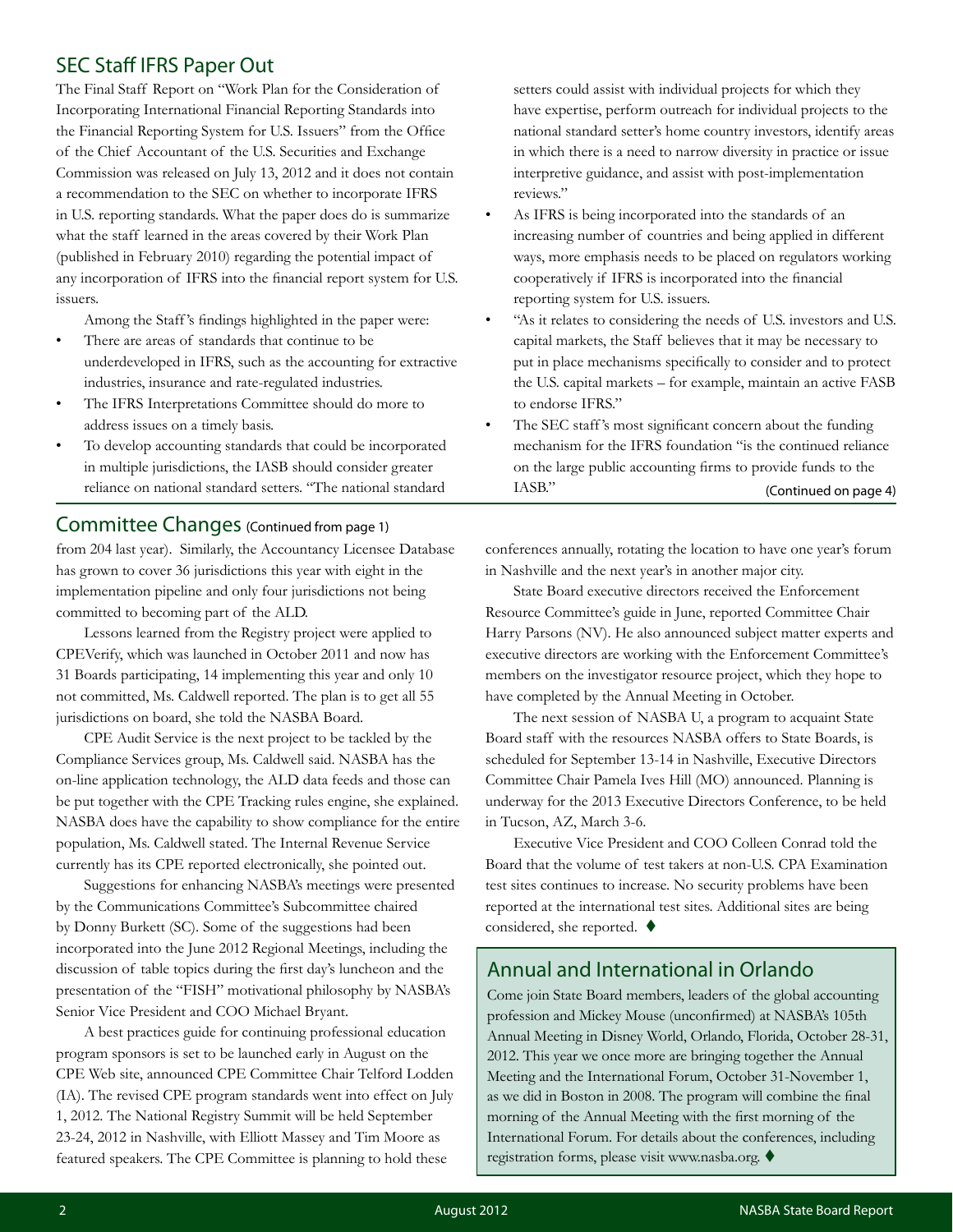# President's Memo

## **NASBA Had It Right!**

This past week I was privileged to attend a forum and reception in Washington, D.C., to recognize the 10th anniversary of the Sarbanes-Oxley Act. Retired Senator Paul Sarbanes (D-MD) and Retired Congressman Michael G. Oxley (R-OH) provided an account of the events and actions that led to the passage of the Act, and shared their thoughts as to the impact of the legislation during the first decade of its implementation. In response to a question from a forum participant, both Senator Sarbanes and Congressman Oxley opined that sections of the recently passed JOBS (Jumpstart Our Business Startups) Act significantly weakened their Act in the protection of investors. As I listened to their commentary, my first thought was, "NASBA had it right!"



President Ken L. Bishop meets Senator Paul Sarbanes

As you may recall, at the 2012 NASBA Executive Directors' Conference in San Antonio we informed the participants of the regulatory risks in the JOBS Act. In the following days, NASBA led a national effort that resulted in many of you (our

State Boards) contacting legislators in writing and in person to oppose the problem language. We ultimately lost that battle because few legislators were willing to oppose a "jobs" bill in a bad economy and in an election year. Recently, as indicated by Senator Sarbanes and Congressman Oxley, and by high-level panelists at other forums, the problematic language in the JOBS Act is being re-evaluated. Before the Act's passage, NASBA was one of the few national associations to step up and push back against a high profile piece of legislation: Turns out "NASBA had it right."

I want to be careful not to appear to be gloating. I have spoken frequently about the critical importance of NASBA being a relevant player both nationally and internationally. The Boards of Accountancy need to have a collective and cohesive voice on matters such as the JOBS Act. In January, we implemented the "NASBA Position Process" for developing, vetting and approving responses and communications about issues, to ensure we are representing State Board interests. That new process is working well and NASBA's standing will continue to ramp up as a result.

 NASBA being right on the issues is not unprecedented. The recent SEC staff recommendation not to plunge into IFRS convergence in a wholesale fashion, but to take the time to carefully assess the need, cost and ramifications of convergence, is exactly the position taken by NASBA from the beginning of the consideration of the proposed transition. Arguments and positions raised by NASBA in our written responses were quoted in the SEC staff 's paper (see story on page 2 of this newsletter). The thought leaders of NASBA, representatives of our State Boards, were ahead of the curve and, once again, we can say "NASBA had it right"

 Many of us took great pride in the remarks of John J. Brennan and Teresa S. Polley (Chairman and President and CEO) of the Financial Accounting Foundation (FAF) at our Regional Meetings this year. To hear leaders such as Jack and Terri publicly comment on the FAF's positive relationship with NASBA, and their appreciation of NASBA's contributions to deliberative processes, only re-enforces the enhanced relevancy of NASBA and State Boards. Beginning with our participation in the Blue Ribbon panel discussions (wherein NASBA's stand was labeled "the super minority position"), and our early public letter supporting the FAF's process and ultimate decision to develop the Private Company Council (PCC) as a part of the FASB, versus creating a new board, "NASBA had it right."

Okay, maybe I am gloating a bit…but this is not about me. This is about the power of an organization with volunteers who have the fortitude to aggressively and publicly debate issues, to disagree, to encourage opposing viewpoints and to make public protection based decisions that may go against the organized profession's point of view. My list of examples could be much longer, including such current topics as funding for standard setters, independence of reporting accountants and State Board relevance, which in each case "NASBA had it right!"

*Semper ad meliora. (Always toward better things.)*

Jon L. Bohop

― *Ken L. Bishop President and CEO*